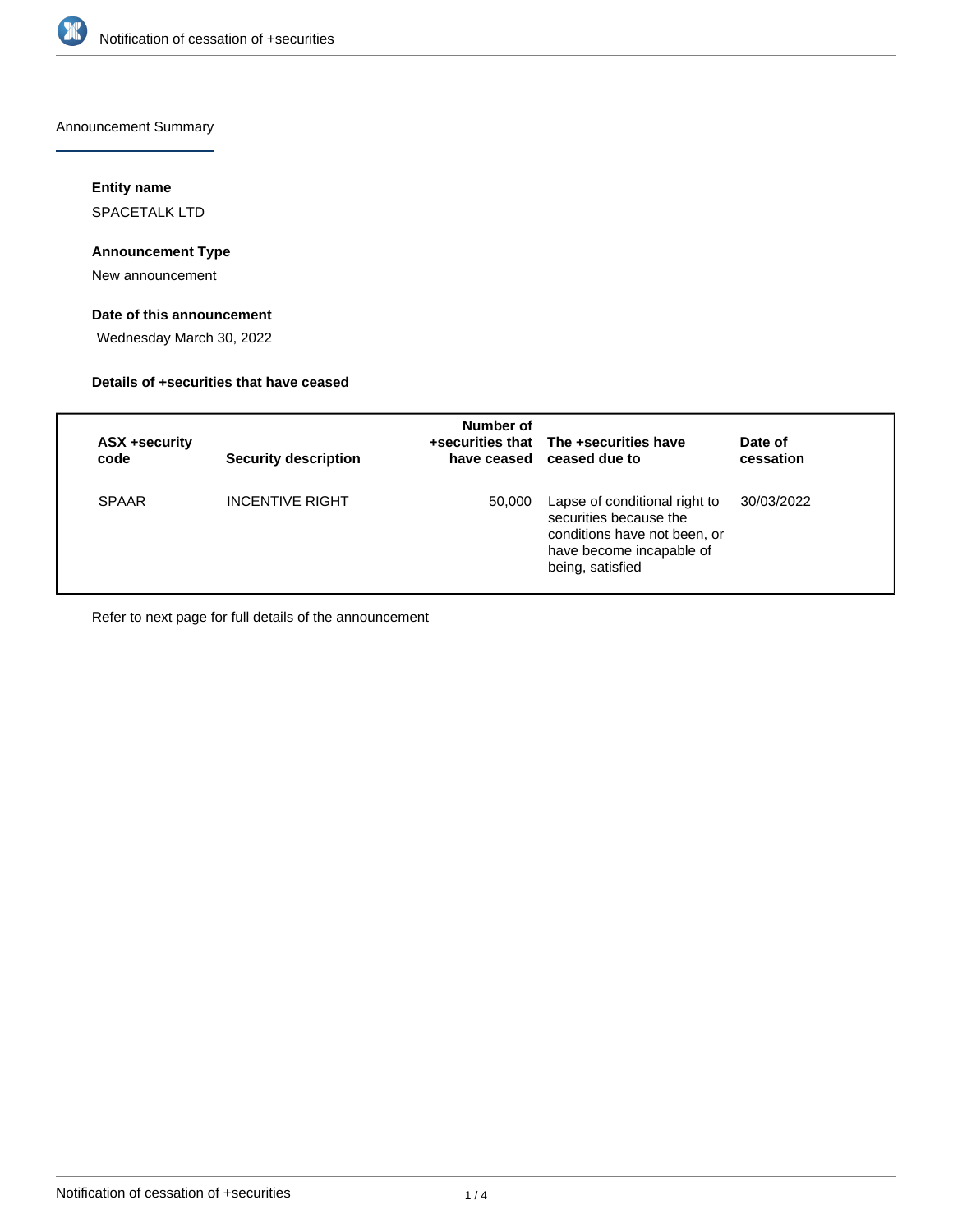

Part 1 - Announcement Details

# **1.1 Name of +Entity**

SPACETALK LTD

We (the entity named above) provide the following information about our issued capital.

**1.2 Registered Number Type**

ABN

**Registration Number** 93091351530

**1.3 ASX issuer code** SPA

**1.4 The announcement is** New announcement

# **1.5 Date of this announcement**

30/3/2022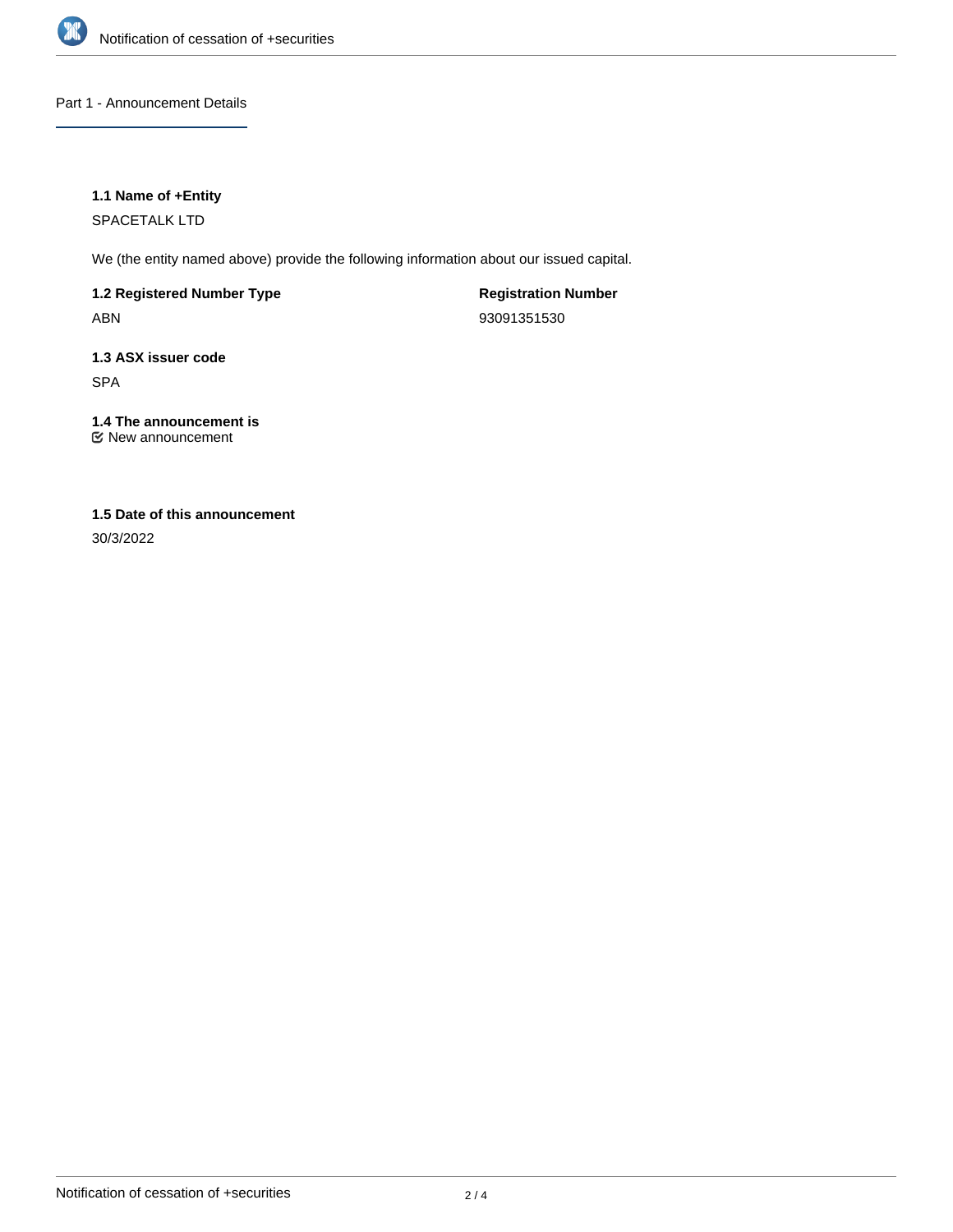

#### Part 2 - Details of +equity securities or +debt securities that have ceased

| <b>ASX +Security Code and Description</b> |
|-------------------------------------------|
|-------------------------------------------|

SPAAR : INCENTIVE RIGHT

#### **Unquoted +equity securities that have ceased**

**Number of securities that have ceased**

50,000

#### **Reason for cessation**

Lapse of conditional right to securities because the conditions have not been, or have become incapable of being, satisfied

**Is the entity paying any consideration for the cessation?** No

30/3/2022

**Any other information the entity wishes to notify to ASX about the cessation?**